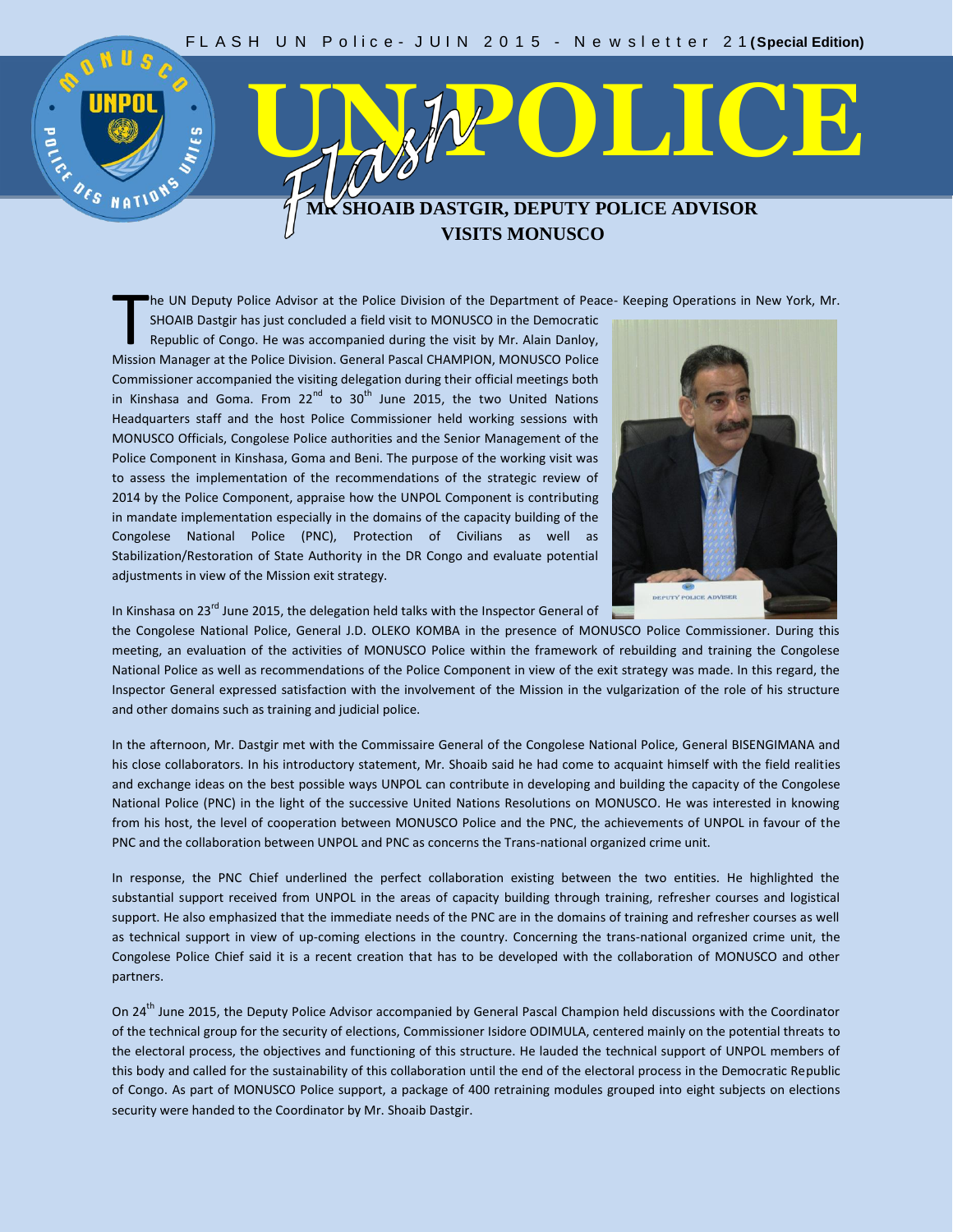Still in Kinshasa on 24<sup>th</sup> June 2015, the visiting delegation met with the Executive Secretary of the follow-up committee on the police reform, General ELESSE who briefed mainly on his structure's achievements and difficulties. Prominent among the difficulties are the lack of government funding of the Police reform process and lateness in signing and passing into law of relevant texts produced by the committee, he said.

On the sidelines of the meetings of the Deputy Police Advisor, Mr. Alain Danloy, member of the delegation accompanied by UNPOLs of the Serious Crime Support Unit (SCSU) held a series of meetings in Kinshasa on the  $23^{rd}$  and  $24^{th}$  of June 2015 with relevant partners in this domain. These included the adviser to the Special Representative of the Secretary General in charge of SCSU, Mr. Eric MUKENDILA, Generals KAMANGA and BIDEKO Juvenal of the PNC and Mr. GOURGUES Patrick who heads the project for the fight against trans-border crime (ALCOTT) in the French Embassy.

In Goma on 25<sup>th</sup> June 2015, Mr. Shoaib also held meetings with some Mission officials and UNPOL's senior management team members including the Deputy Police Commissioner, Colonel Tabasky Diouf and UNPOL Planning Officer, Mr. Martin LANYUY. Discussions with Colonel Tabasky centered essentially on operational issues in relation to the "big four" priorities of the mission, namely; the neutralization of armed groups, restoration of state authority, elections and Human Rights. For each of these action pillars, the DPC briefed the delegation on UNPOL's contribution in enhancing the efficacy of the Congolese National Police. The meeting with the Planning Officer was focused on the impact of the unit on mandate implementation. After a quick review of deliveries within the unit including but not limited to the recent review of the police component's Concept of Operations (CONOPS) now at its final stage of validation, the UNPOL Work Plan 2015-2016, already forwarded to the UNPOL chain-of-command for review and validation etc, both parties were unanimous on the need to enhance mandate implementation control mechanism besides the already existing quarterly performance reporting while underscoring the need



to beef-up the strength of the unit now manned by three officers including the Head of the unit.

A visit to the MUGUNGA Police School situated at 14 Km from Goma on 26<sup>th</sup> June 2015 enabled Mr. Shoaib not only to acquaint himself with the functioning of the institution, but also to obtain first-hand information on some of the problems hindering the attainment of its objectives. Topmost among these problems are insufficient infrastructure and inadequate funding. In this regard, the PNC Provincial Commander for North Kivu, General AWACHANGO Vital noted that even though funding from donor countries and organisations was welcome, the primary

responsibility to allocate adequate funds for the school was incumbent on the Congolese government. The school has turned out one batch in basic training and 15 batches in specialized training and refresher courses since its inception in March 2012.

In Beni on 27<sup>th</sup> June 2015, Mr. Shoaib and his delegation accompanied by the Police Commissioner, Pascal CHAMPION met and held meetings with the Acting MONUSCO Head of Office, the Mayor of Beni, the PNC District Commander and the UNPOL Chief of Sector. An exhaustive presentation of the political and security situation was given by the representative of the Head of Office, while the Mayor briefed mainly on the positive impact of the Integrated Strategy for the Fight against Insecurity in Beni (SOLIB) in re-establishing security in Beni town.

In a Town Hall meeting attended by all UNPOLs serving in Goma on 28<sup>th</sup> June 2015, the Deputy Police Advisor after restating the purpose of his visit, remarked that he was impressed with the existing relations between UNPOL and their Congolese Police counterparts based on humanity and mutual respect. What is expected of UNPOL is demonstrable and measurable impact of their activities on the field in the various key areas of the mandate such as the protection of civilians, capacity building, stabilization and elections, he said and called on all to read the four main documents that under-pin UNPOL activities. These are, the Concept of Operations, the Directive on the use of force, the Directive to UNPOLs and the Directive for the Police Commissioner. Participants took the floor and asked wide-ranging questions to which ready answers were provided by Mr. Shoaib.

The Deputy Police Advisor held separate meetings with the UNPOL Chief of Staff, Chief of Personnel and Administration, the Serious Crime Support Unit, the Formed Police Units Coordination and Operations during which he was briefed on the functioning of these Sections as well as drawbacks before leaving Goma on 29<sup>th</sup> June 2015 for Kinshasa at the end of his visit.